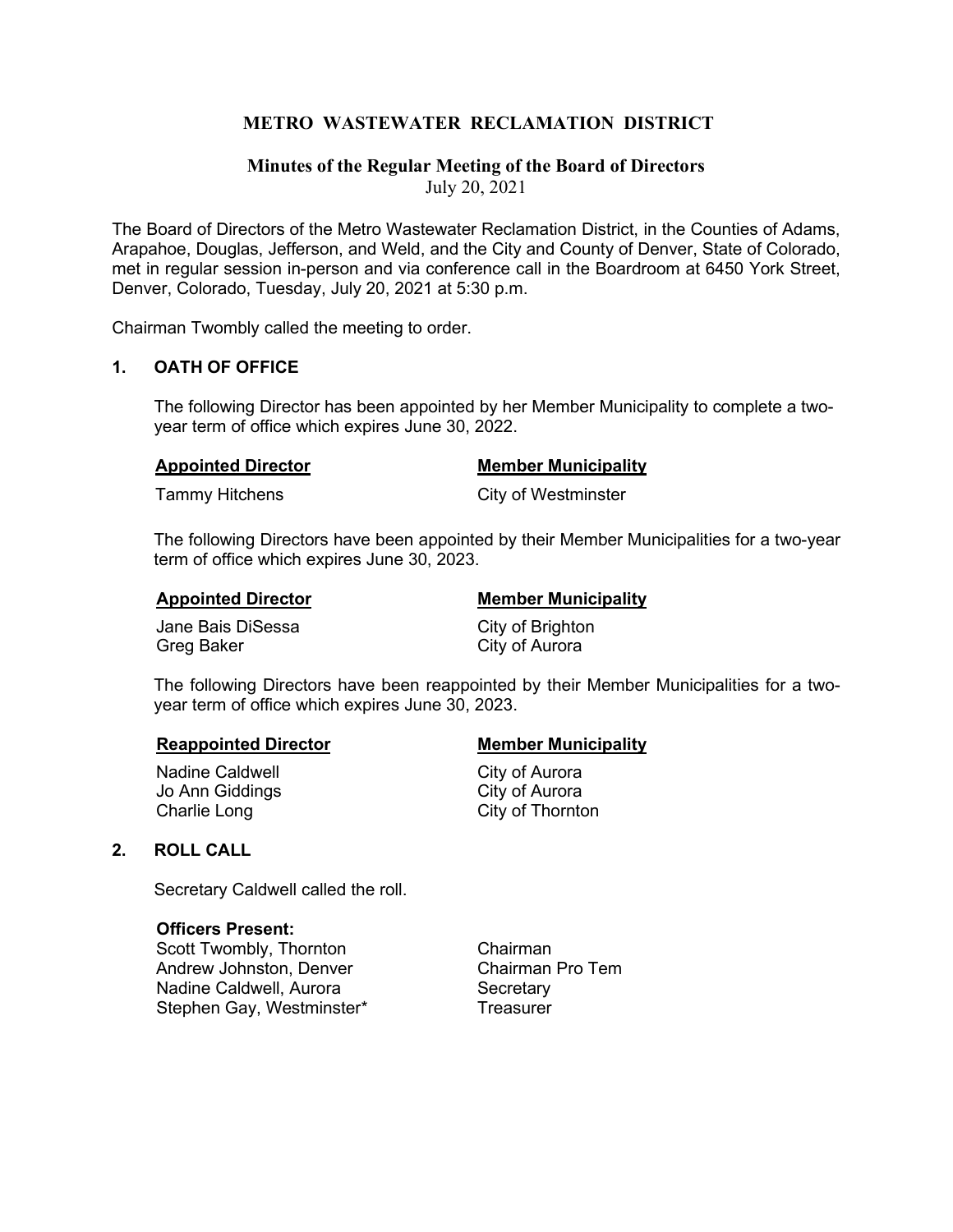#### **Directors Present:**

Peter Baertlein, Denver Bob LeGare, Aurora Greg Baker, Aurora Charles Long, Thornton Phil Burgi, Wheat Ridge\* John Chavez, Berkeley Sarah Nivork, South Adams David Councilman, Pleasant View Steve Pott, Applewood Deborah Crisp, East Lakewood Bill Ray, Arvada John Dingess, Aurora\* Michael Sapp, Denver Robert Duncanson, Denver Greg Sekera, Lakewood<br>Jo Ann Giddings, City of Aurora Burgher Schotth, Bancroft-Clover Jo Ann Giddings, City of Aurora<br>Joan Iler, Westridge Kathryn Jensen, North Table Mountain\* Mary Beth Susman, Denver Craig Kocian, Arvada\* The Craig Kocian, Arvada\* Dennis Towndrow, North Pecos\* Laura Kroeger, Lakewood Ronald Younger, Denver

#### **Directors Absent:**

Jane Bais DiSessa, Brighton **Kathy Laurienti, Crestview** Clark Davenport, Northwest Lakewood Christopher Pacheco, Denver

# **Others Present:**<br>Mickey Conway

Emily Jackson General Counsel Yvonne Kohlmeier **Administrative Assistant**<br>
Lydia Nkem **Australian Executive Assistant** Brittany Peshek\* Administrative Analyst \*Attended via conference call.

Peter Spanberger, Denver Janet Kieler, Denver Amerigo Svaldi, North Washington Street

District Manager Mitch Costanzo **Deputy Manager/Director of Engineering** Dawn Ambrosio **Director of Strategy and Communication** Ruth Kedzior **Assistant to the District Manager** Assistant to the District Manager Molly Kostelecky Director of Administrative Services **Executive Assistant** Rienna Nuber Organization Communications Manager

#### **3. PUBLIC COMMENT**

There was no comment.

#### **4. APPROVAL OF MINUTES**

4.a Minutes of the Board of Directors Meeting on June 15, 2021

Chairman Twombly asked if there were any corrections, deletions, or additions to the minutes of the Regular Meeting of the Board of Directors held June 15, 2021.

Director Younger moved and Director Iler seconded the motion to approve the minutes of the Regular Meeting of the Board of Directors held June 15, 2021.

The motion carried unanimously.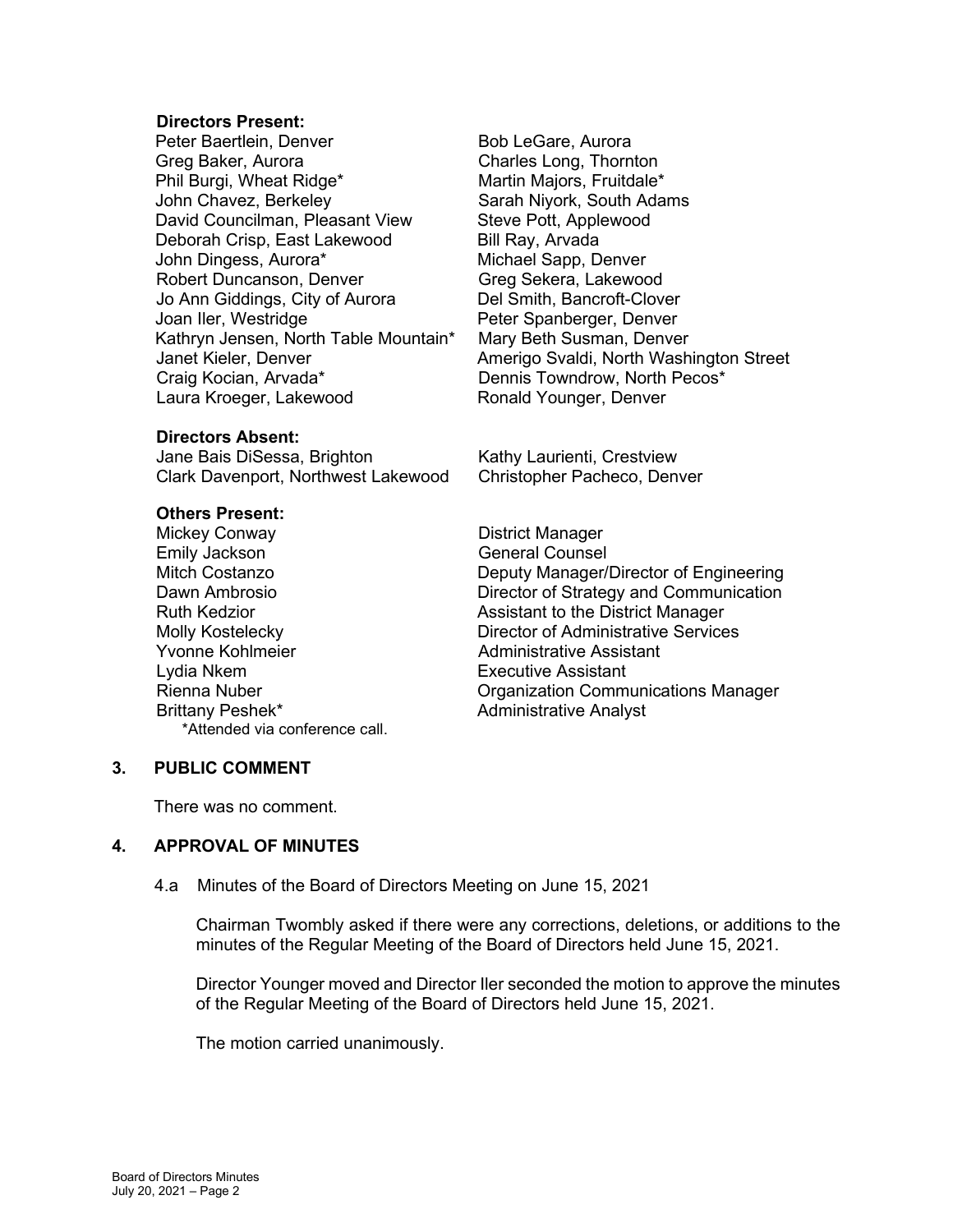# **5. PROGRESS AND PROJECTION REPORTS**

5.a Report by District Manager

District Manager Conway reviewed his written report, highlighting the new staff senior directors, Senior Director of Administrative Services Molly Kostelecky and Senior Director of Technical Services Sherman Papke, who were selected from a pool of internal and external candidates, stating this change to the organizational structure is a terrific path forward for the Metro District.

5.b Report by General Counsel

General Counsel Jackson provided an update on the recent developments concerning the Farmers Reservoir and Irrigation Company, Burlington Ditch Reservoir and Land Company, and Henrylyn Irrigation District civil action, stating the Motion to Dismiss is being evaluated by the Court. Ms. Jackson also gave an update on the Donald Temples litigation, stating the Motion to Stay Proceedings is now in the Court's hands.

5.c Annual Legislative Report

District Manager Conway provided an update on the status of legislative items which the Metro District followed during the legislative session.

# **6. REPORTS OF OFFICERS AND COMMITTEES**

6.a Meeting Minutes

There were no additions to the following meeting minutes:

| <b>Operations Committee</b> | July 6, 2021  |
|-----------------------------|---------------|
| Finance Committee           | July 8, 2021  |
| <b>Executive Committee</b>  | July 13, 2021 |

# **7. NEW BUSINESS**

#### **Consent Agenda**

### 7.a **Consideration of Cost Allocation Percentages for the 2022 Annual Charges for Service**

Director Ray moved and Director Baertlein seconded the motion to adopt the following resolution:

WHEREAS, it is necessary the Board of Directors of the Metro Wastewater Reclamation District, hereinafter referred to as the "Metro District," adopt the Cost Allocation Percentages for the 2022 Annual Charges for Service; and

WHEREAS, Schedule B of the *Sewage Treatment and Disposal Agreement* (Service Contract) provides the Metro District annually review its total costs to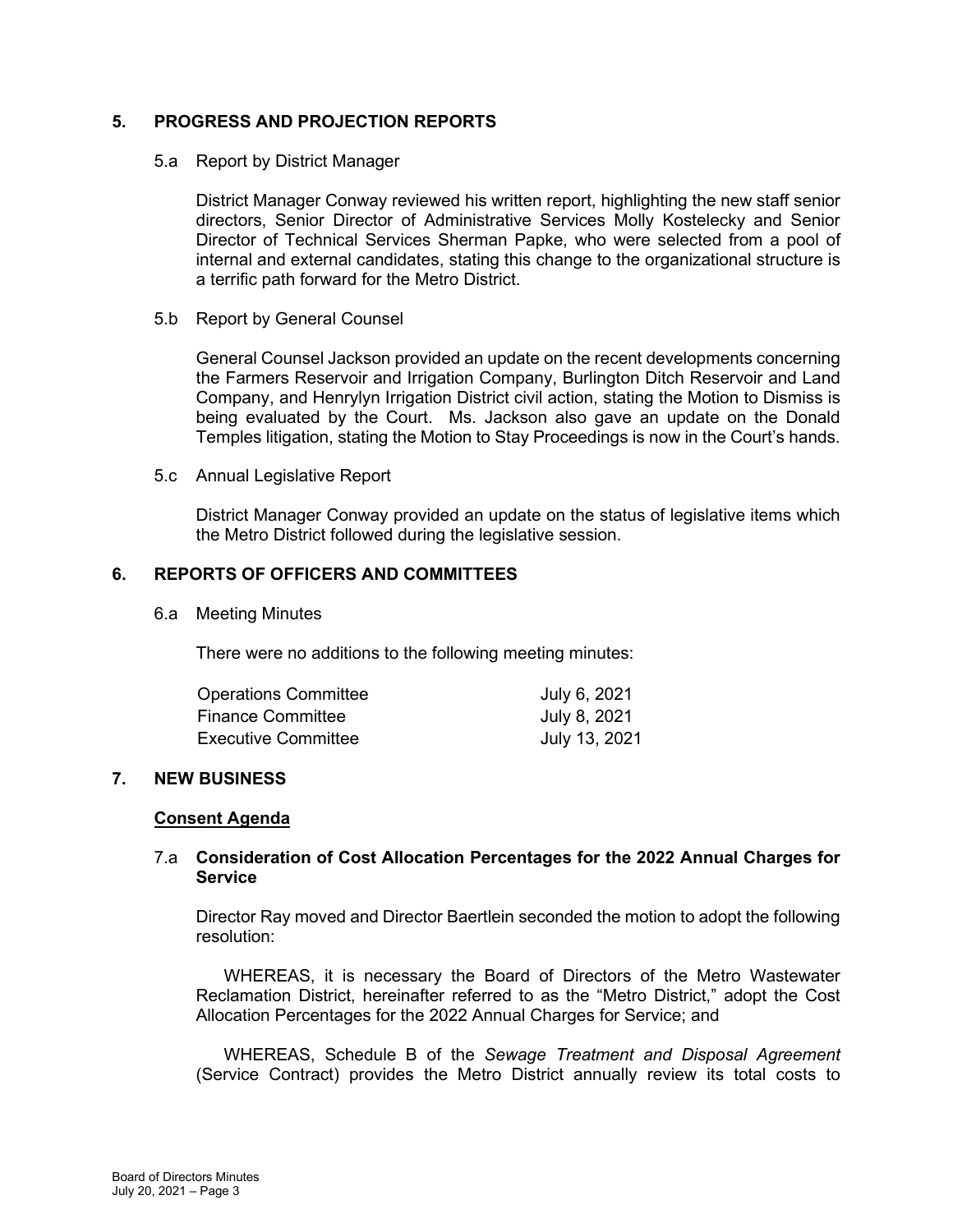determine the percentage of those costs associated with the parameters used for the allocation of Annual Charges for Service; and

WHEREAS, the Operations and Finance committees, after having reviewed the matter, recommend adopting the 2022 Cost Allocation Percentages; and

WHEREAS, the Executive Committee, after having reviewed the matter, concurs in the recommendation of the other committees;

NOW, THEREFORE, BE IT RESOLVED Schedule B of the Service Contract between the Metro District and its Member Municipalities, attached hereto, be and hereby is amended effective January 1, 2022; and

BE IT FURTHER RESOLVED as a result of this amendment to the Service Contract, Exhibit B of the Special Connector Agreement between the Metro District and its Special Connectors be and hereby is similarly amended effective January 1, 2022.

The motion carried unanimously.

#### **7.b Consideration of the 2022 Sewer Connection Charge**

Director Ray moved and Director Baertlein seconded the motion to adopt the following resolution:

WHEREAS, the Metro Wastewater Reclamation District, hereinafter referred to as the "Metro District," has established a Sewer Connection Charge; and

WHEREAS, Section 509 of the *Sewage Treatment and Disposal Agreement* (Service Contract) between the Metro District and its Member Municipalities, and Section 507 of the *Special Connector Agreement* between the Metro District and its Special Connectors, provide the Sewer Connection Charge may be changed by resolution duly enacted by action of the Metro District's Board of Directors; and

WHEREAS, it is necessary the Sewer Connection Charge be established for 2022 for each Single Family Residential Equivalent, such charge to be effective January 1, 2022; and

WHEREAS, based on the current buy-in methodology, Metro District staff recommends increasing the Sewer Connection Charge from \$4,550 to \$4,710 for 2022; and

WHEREAS, the Operations and Finance committees, after having reviewed the matter, recommend adopting a Sewer Connection Charge of \$4,710 for 2022; and

WHEREAS, the Executive Committee, after having reviewed the matter, concurs in the recommendation of the other committees;

NOW, THEREFORE, BE IT RESOLVED the Metro District's Sewer Connection Charge be and hereby is increased to \$4,710 for each Single Family Residential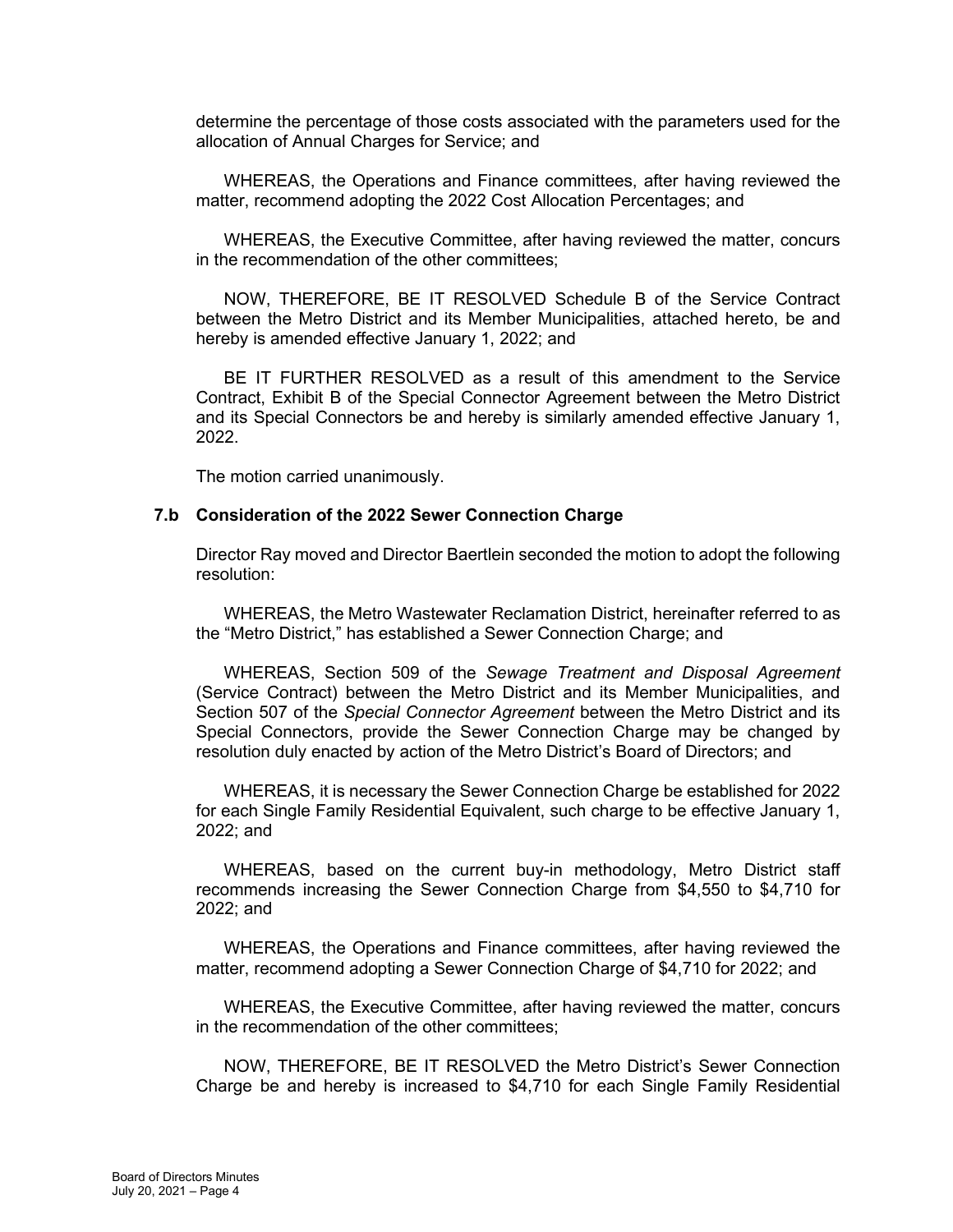Equivalent, effective January 1, 2022.

The motion carried unanimously.

# **7.c Consideration of 2021 Large-User Exception Capital Investment Fractions**

Director Ray moved and Director Baertlein seconded the motion to adopt the following resolution:

WHEREAS, the Metro Wastewater Reclamation District, hereinafter referred to as the "Metro District," has established a Sewer Connection Charge and a Large-User Exception to the Sewer Connection Charge; and

WHEREAS, Section 509 of the *Sewage Treatment and Disposal Agreement* (Service Contract) between the Metro District and its Member Municipalities, and Section 507 of the *Special Connectors Agreement* between the Metro District and its Special Connectors, provide for adoption of a Sewer Connection Charge and implementation of a Large-User Exception; and

WHEREAS, the Service Contract and Section 7.5.1 of the *Metro Wastewater Reclamation District Rules and Regulations Governing Operation, Use and Services of the System* provide for reviewing the Large-User Exception Capital Investment Fractions annually; and

WHEREAS, Metro District staff recommends adopting the Large-User Capital Investment Fractions for 2022; and

WHEREAS, the Operations and Finance committees, after having reviewed the matter, recommend adopting the Large-User Capital Investment Fractions for 2022; and

WHEREAS, the Executive Committee, after having reviewed the matter, concurs in the recommendation of the other committees;

NOW, THEREFORE, BE IT RESOLVED the Capital Investment Fractions for flows and loadings used to calculate the Metro District's Sewer Connection Charges for a Large User, effective January 1, 2022, be and hereby are adopted as follows:

| Flow | = | 0.5248 |
|------|---|--------|
| BOD  | = | 0.1698 |
| SS   | = | 0.2110 |
| TKN  | = | 0.0944 |

The motion carried unanimously.

#### **7.d Consideration of the 2022 Reactivation Charge**

Director Ray moved and Director Baertlein seconded the motion to adopt the following resolution: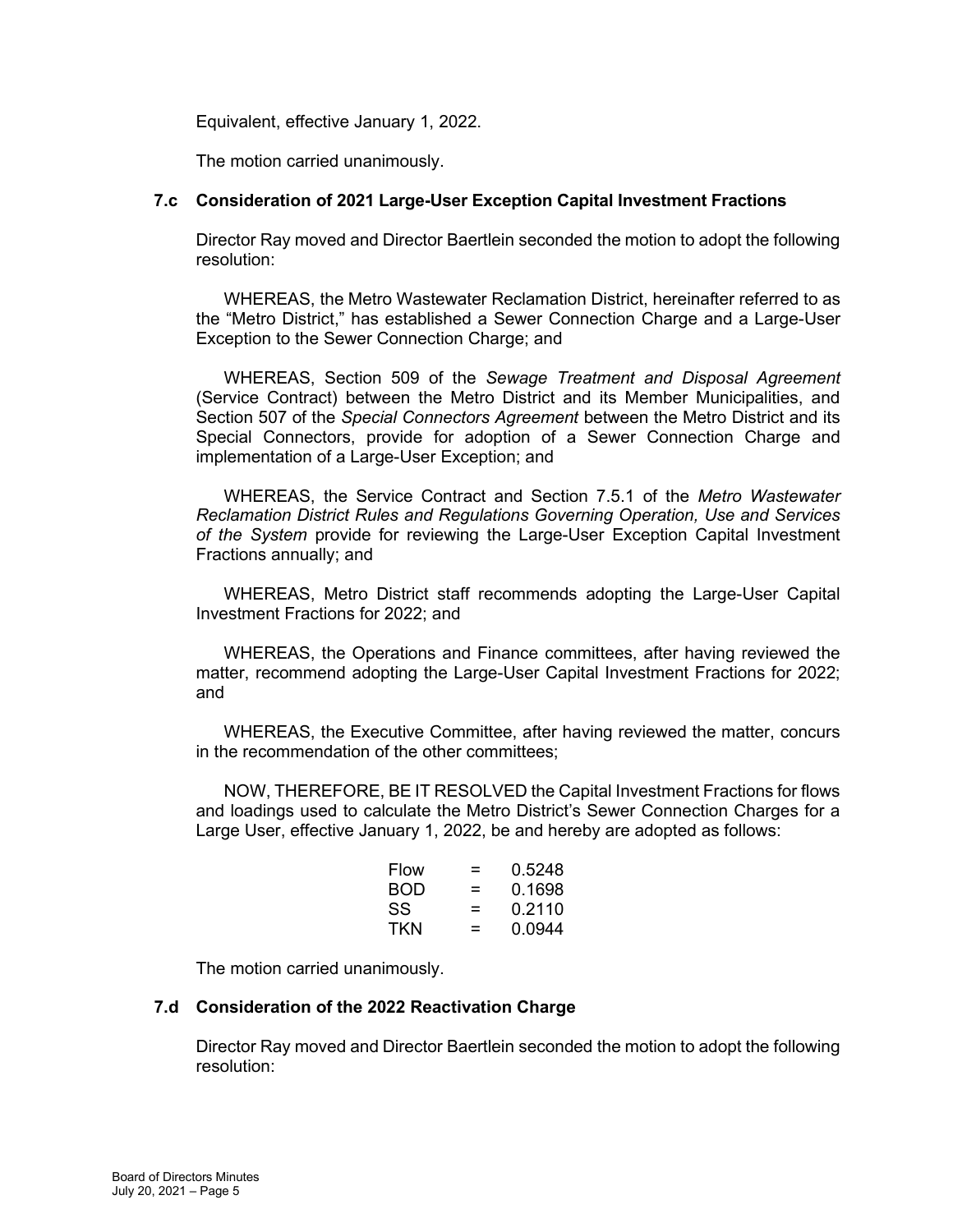WHEREAS, the Metro Wastewater Reclamation District, hereinafter referred to as the "Metro District," has established a Reactivation Charge for sewer connections to the Metro District System; and

WHEREAS, Section 7.6.3 of the *Metro Wastewater Reclamation District Rules and Regulations Governing Operation, Use and Services of the System* (Rules and Regulations) provides the Reactivation Charge shall be set by the Board of Directors and may be adjusted from time to time by resolution of the Board of Directors in accordance with the approved methodology; and

WHEREAS, it is necessary the Reactivation Charge be established for 2022; and

WHEREAS, the methodology approved by the Board of Directors for calculating the Reactivation Charge and the historic practice of rounding to the nearest \$5 results in a Reactivation Charge for the year 2022 of \$130 per Single Family Residential Equivalent (SFRE) for each year, beyond ten years, a connection has been inactive as defined by the Metro District's Rules and Regulations; and

WHEREAS, the Operations and Finance committees, after having reviewed the matter, recommend adopting a Reactivation Charge for 2022 of \$130 per SFRE; and

WHEREAS, the Executive Committee, after having reviewed the matter, concurs in the recommendation of the other committees;

NOW, THEREFORE, BE IT RESOLVED the Reactivation Charge for 2022 as set forth in Section 7.6.3 of the *Metro Wastewater Reclamation District Rules and Regulations Governing Operation, Use and Services of the System* be and hereby is established at \$130 per SFRE for each year beyond ten that a connection has been inactive as defined by the Rules and Regulations.

The motion carried unanimously.

#### **7.e Consideration of Diesel Fuel and Gasoline Contract**

Director Ray moved and Director Baertlein seconded the motion to adopt the following resolution:

WHEREAS, the Metro Wastewater Reclamation District, hereinafter referred to as the "Metro District," is a member of the Colorado Multiple Assembly of Procurement Officials (MAPO), established in 1989 as a cooperative association allowing public procurement professionals to collectively issue solicitations for goods and services, and to make purchases based on existing agreements; and

WHEREAS, through a competitive solicitation process, MAPO selected Hill Petroleum to provide fuel to MAPO members at a contracted price through July 31, 2022, requiring MAPO to re-bid the contract, under which MAPO members will then be able to enter into agreements with the selected vendor at the new contracted prices; and

WHEREAS, Metro District staff recommends entering into an agreement with Hill Petroleum, MAPO's current vendor, for the supply of unleaded gasoline and premium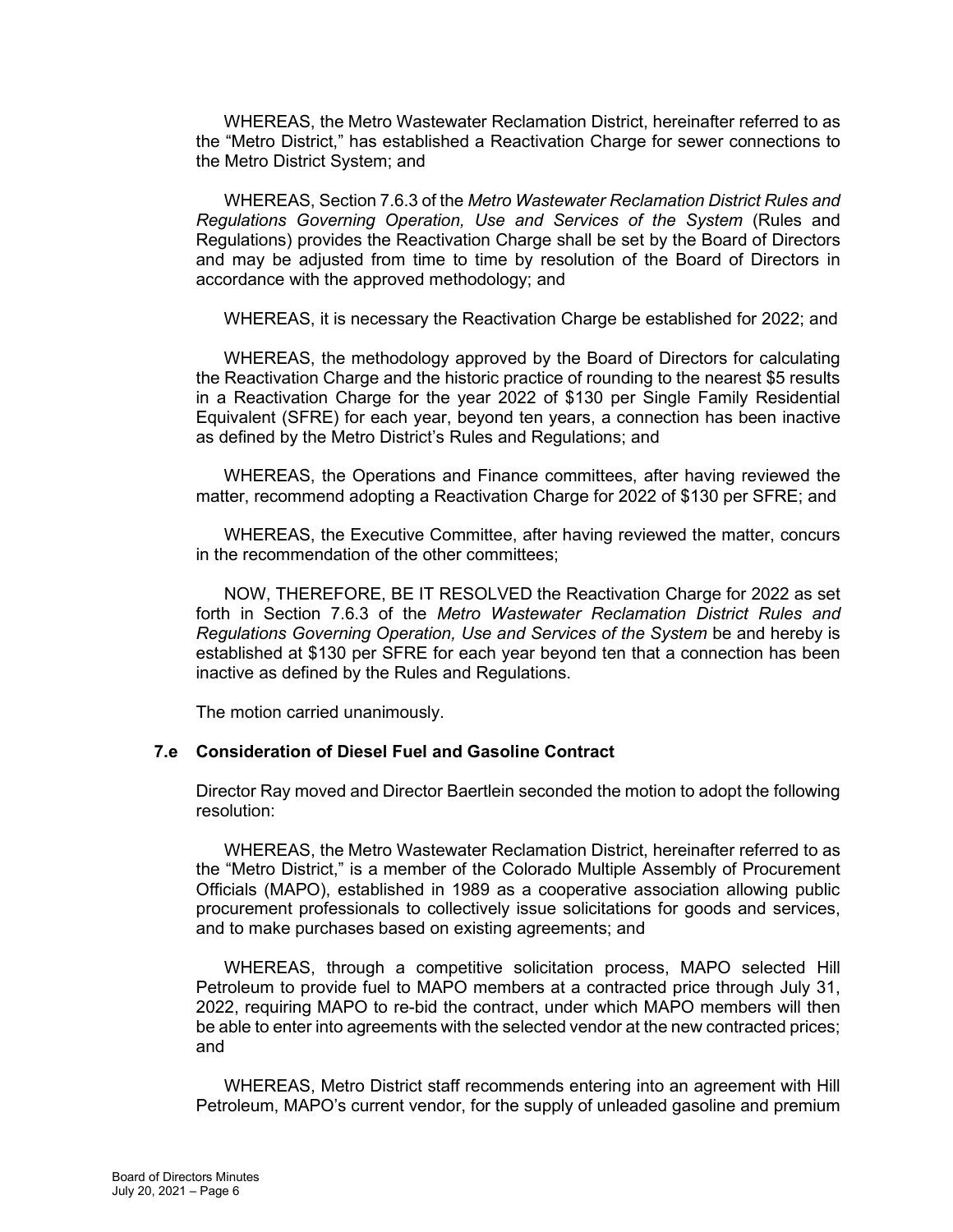#2 red-dyed low sulfur diesel fuel for the period from August 1, 2021 through July 31, 2022, under the MAPO vendor contract; and

WHEREAS, Metro District staff recommends entering into additional agreements, not to exceed a total term of five years, with the current vendor under contract with MAPO to provide fuel for members of MAPO; and

WHEREAS, the Operations and Finance committees of the Metro District, after having reviewed the matter, recommend authorizing the District Manager to enter into an agreement with Hill Petroleum, MAPO's current vendor, for the supply of unleaded gasoline and premium #2 red-dyed low sulfur diesel fuel to the Metro District and enter into additional agreements with MAPO's then current vendor , not to exceed a total term of five years, if it is determined to be in the best interest of the Metro District; and

WHEREAS, the Executive Committee, after having reviewed the matter, concurs with the recommendation of the other committees;

NOW, THEREFORE, BE IT RESOLVED the District Manager be and hereby is authorized and instructed to enter into an agreement with MAPO's current vendor, Hill Petroleum, for the supply of unleaded gasoline and premium #2 red-dyed low sulfur diesel fuel to the Metro District for the period of August 1, 2021 through July 31, 2022; and

BE IT FURTHER RESOLVED the District Manager be and hereby is authorized, at his discretion, to enter into additional agreements, not to exceed a total term of five years, with MAPO's then current vendor to provide fuel if deemed by the District Manager to be in the best interest of the Metro District.

The motion carried unanimously.

#### **7.f Consideration of Connector Request**

Director Ray moved and Director Baertlein seconded the motion to adopt the following resolution:

WHEREAS, it is necessary that the Metro Wastewater Reclamation District, hereinafter referred to as the "Metro District," determine whether it is feasible to serve the City of Fort Lupton (Fort Lupton) and, if feasible, determine the terms and conditions for service; and

WHEREAS, under Section 513 of the Metropolitan Sewage Disposal Districts Act, in order for a municipality to be included within the Metro District, the municipality must request the Metro District determine the feasibility of serving the municipality through the Metro District's facilities and the terms and conditions upon which the municipality may be included within the Metro District; and

WHEREAS, on June 25, 2021, Fort Lupton requested the Metro District determine the feasibility of serving Fort Lupton through its facilities and the terms and conditions for Fort Lupton's inclusion in the Metro District; and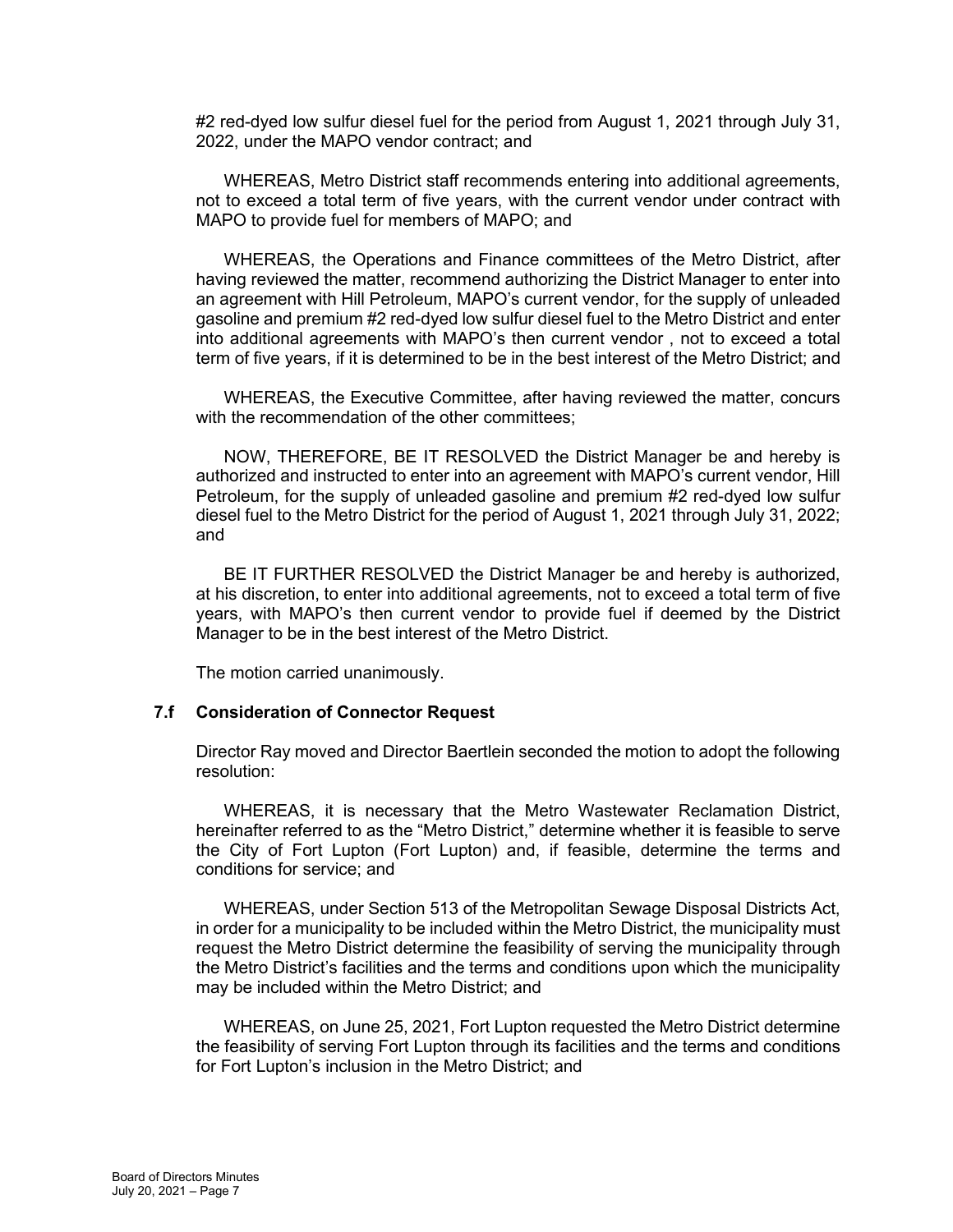WHEREAS, after discussions with Fort Lupton's staff, staff of the Metro District has determined it is feasible to serve Fort Lupton through the Metro District's facilities and has proposed terms and conditions for including Fort Lupton in the Metro District; and

WHEREAS, the Operations and Finance committees of the Metro District, after having reviewed the matter, concur in the recommendation of staff that Fort Lupton can feasibly be served by the Metro District's facilities and concur in the terms and conditions proposed by staff for including Fort Lupton within the Metro District; and

WHEREAS, the Executive Committee, after having reviewed the matter, concurs in the recommendation of the other committees;

NOW, THEREFORE, BE IT RESOLVED the Metro District hereby determines the City of Fort Lupton can feasibly be served by the Metro District's facilities and the City of Fort Lupton can be included in the Metro District under the terms and conditions of Section VIII of the Sewage Treatment and Disposal Agreement (Service Contract) attached hereto as Exhibit A; and

BE IT FURTHER RESOLVED a copy of this resolution be sent to the City of Fort Lupton.

The motion carried unanimously.

#### **Roll Call Agenda**

#### **7.g Consideration of Appointments to the Defined Benefit Plan Retirement Board**

Director Smith moved and Director Giddings seconded the motion to adopt the following resolution:

WHEREAS, the terms of three members of the Defined Benefit Plan Retirement Board (DB Retirement Board) of the Metro Wastewater Reclamation District, hereinafter referred to as the "Metro District," expire on July 31, 2021; and

WHEREAS, members of the DB Retirement Board continue to serve until they are reappointed or replaced, and it is necessary appointments be made to fill these positions; and

WHEREAS, the Chairman of the Board, Scott Twombly, recommends reappointing Metro District Director Feeley, Director Kocian, Director Papke, and Director Smith to the DB Retirement Board for two-year terms expiring on July 31, 2023; and

NOW, THEREFORE, BE IT RESOLVED Metro District Director Feeley, Director Kocian, Director Papke, and Director Smith be and hereby are reappointed to the Defined Benefit Plan Retirement Board for the term of August 1, 2021 through July 31, 2023.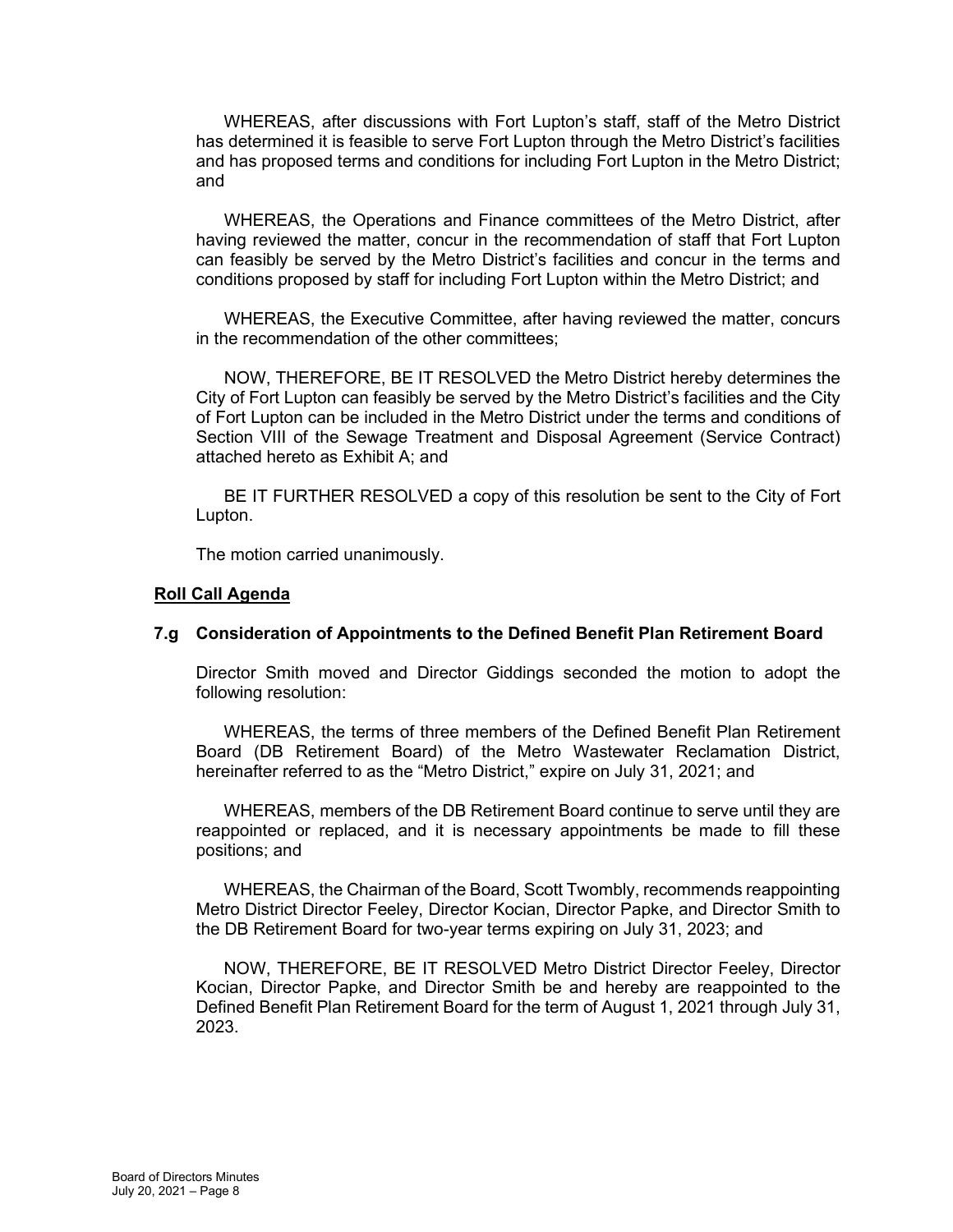Chairman Twombly called for a roll call vote which carried with 32 Directors voting Yes:

Peter Baertlein **Joan Iler Bill Ray** Greg Baker Kathryn Jensen Michael Sapp Phil Burgi **Andrew Johnston** Greg Sekera Nadine Caldwell **Janet Kieler** Del Smith John Chavez **Craig Kocian** Peter Spanberger David Councilman Laura Kroeger Mary Beth Susman Deborah Crisp Bob LeGare Amerigo Svaldi<br>John Dingess Charles Long Dennis Towndro John Dingess Charles Long Dennis Towndrow Robert Duncanson Martin Majors Scott Twombly Stephen Gay **Sarah Niyork** Ronald Younger Jo Ann Giddings Steve Pott

### **7.h Consideration of Appointments to the Defined Contribution Plan Retirement Board**

Director Younger moved and Director Sapp seconded the motion to adopt the following resolution:

WHEREAS, the terms of three members of the Defined Contribution Plan Retirement Board (DC Retirement Board) of the Metro Wastewater Reclamation District, hereinafter referred to as the "Metro District," expire on July 31, 2021; and

WHEREAS, members of the DC Retirement Board continue to serve until they are reappointed or replaced, and it is necessary appointments be made to fill these positions; and

WHEREAS, the Chairman of the Board, Scott Twombly recommends appointing Metro District Director Sekera to the DC Retirement Board to complete a two-year term expiring on July 31, 2022;

WHEREAS, Chairman Twombly recommends reappointing Metro District Director Kieler to the DC Retirement Board for a two-year term expiring on July 31, 2023;

NOW, THEREFORE, BE IT RESOLVED Metro District Director Sekera be and hereby is appointed to the Defined Contribution Plan Retirement Board to complete a term from August 1, 2021 through July 31, 2022;

BE IT FURTHER RESOLVED Metro District Director Kieler be and hereby is reappointed to the Defined Contribution Plan Retirement Board for the term of August 1, 2021 through July 31, 2023.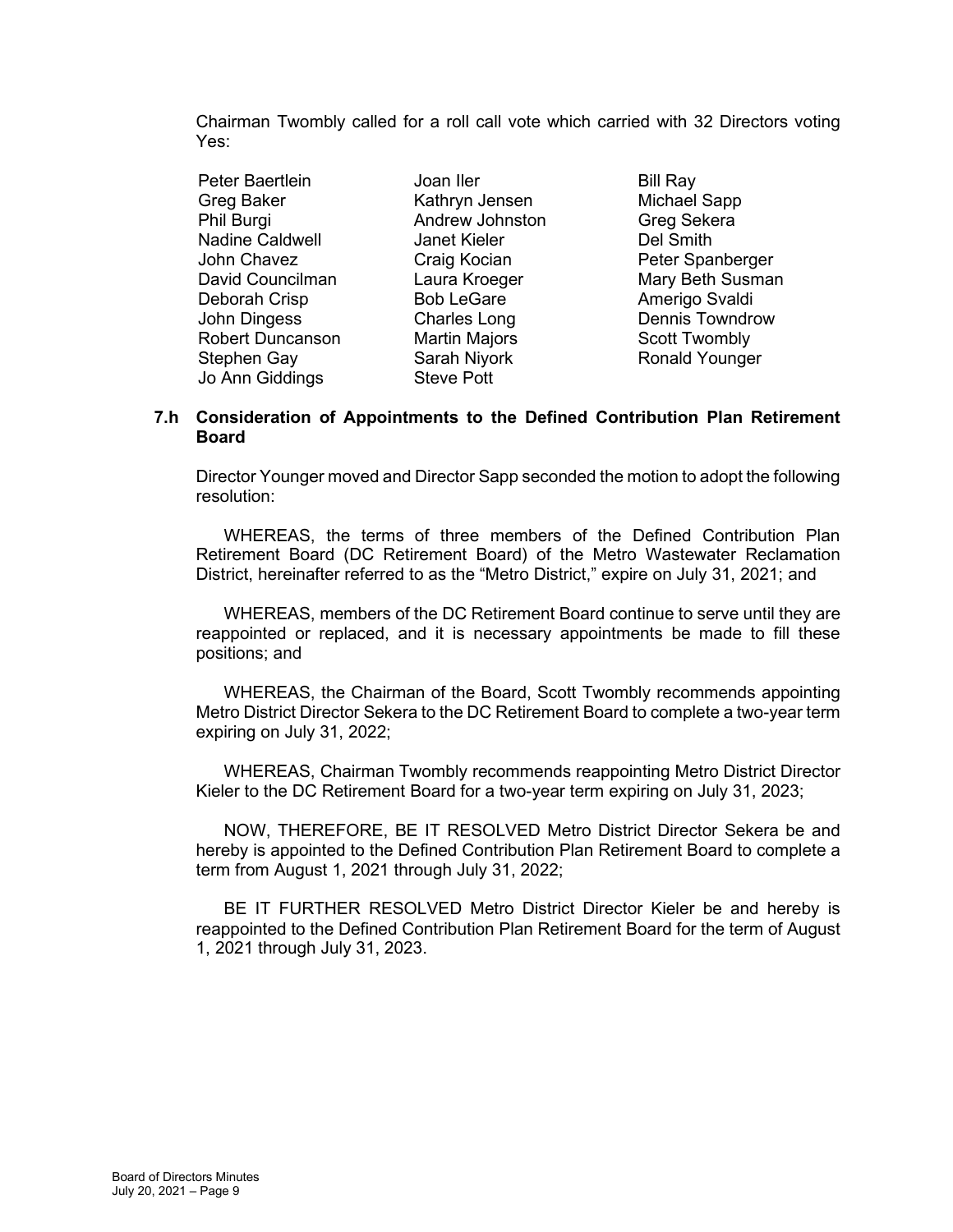Chairman Twombly called for a roll call vote which carried with 32 Directors voting Yes:

Peter Baertlein **Joan Iler Bill Ray** Greg Baker Kathryn Jensen Michael Sapp Phil Burgi Andrew Johnston Greg Sekera Nadine Caldwell **Janet Kieler** John Chavez **Craig Kocian** Peter Spanberger David Councilman Laura Kroeger Mary Beth Susman Deborah Crisp Bob LeGare Amerigo Svaldi<br>John Dingess Charles Long Dennis Towndro John Dingess Charles Long Dennis Towndrow Robert Duncanson Martin Majors Scott Twombly Stephen Gay **Sarah Niyork** Ronald Younger Jo Ann Giddings Steve Pott

### **7.i Consideration of Ratification of Board Resolution 0621-B8.c (Consideration of the 2022 Budget)**

Director Iler moved and Director Baertlein seconded the motion to adopt the following resolution:

District Manager Conway stated the apportionment amount in this fund was correct, there was a typo in the original resolution which this ratification is correcting.

WHEREAS, it is in the best interest of the Metro Wastewater Reclamation District, hereinafter referred to as the "Metro District," to ratify Resolution 0621-B8.c, in which the Board of Directors approved 2022 Capital Expenditures; and

WHEREAS, the agenda for the Board of Directors meeting on June 15, 2021, included an action item for adopting the 2022 Operating Budget, which included approving the 2022 Capital Expenditures; and

WHEREAS, the Board of Directors unanimously voted to adopt the 2022 Operation Budget and approve the 2022 Capital Expenditures; and

WHEREAS, Metro District staff identified an error in the Resolution concerning the 2022 Capital Expenditure approval numbers – \$952,000 from the Fixed Asset Replacement Fund – and recommend ratifying the Resolution with the corrected numbers – \$952,500 from the Fixed Asset Replacement Fund; and

WHEREAS, the Executive Committee, after having reviewed the matter, concurs with the recommendation of Metro District staff;

NOW, THEREFORE, BE IT RESOLVED Resolution 0621-B8.c, as attached, in which the Board of Directors approved the 2022 Capital Expenditures, be and hereby is ratified.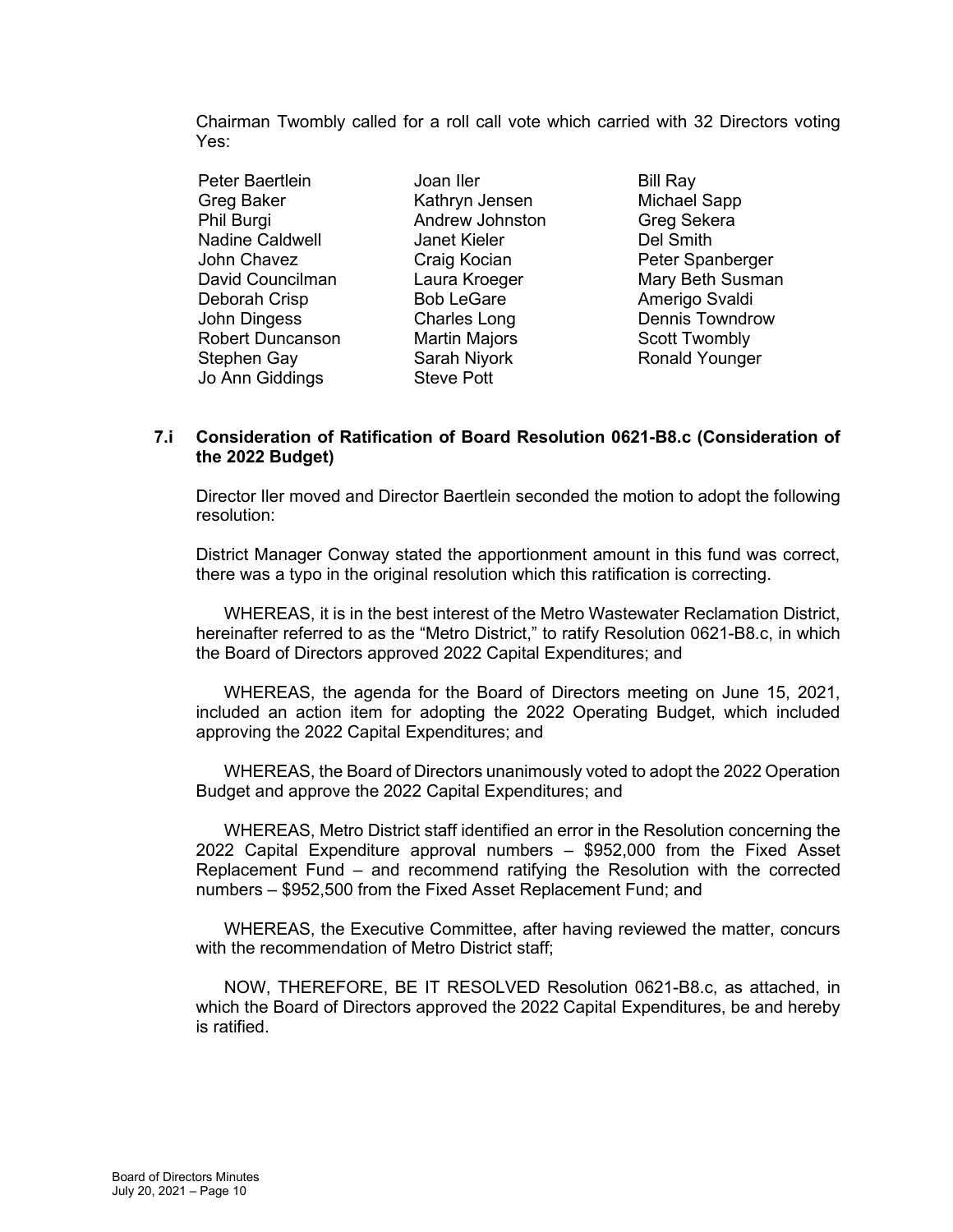Chairman Twombly called for a roll call vote which carried with 32 Directors voting Yes:

Peter Baertlein **Joan Iler Bill Ray** Greg Baker Kathryn Jensen Michael Sapp Phil Burgi Andrew Johnston Greg Sekera Nadine Caldwell John Chavez **Craig Kocian** Peter Spanberger Deborah Crisp Bob LeGare Amerigo Svaldi<br>John Dingess Charles Long Dennis Towndro Robert Duncanson Martin Majors Scott Twombly Stephen Gay **Sarah Niyork** Ronald Younger Jo Ann Giddings Steve Pott

David Councilman Laura Kroeger Mary Beth Susman Dennis Towndrow

# **8. ELECTION OF OFFICERS**

# **8.a Election of Officers per Metro District Bylaws**

Chairman Twombly reviewed the slate of Officers recommended by the Nominating Committee at the June 15, 2021 Board of Directors meeting for the upcoming term of office:

| <b>Scott Twombly</b> | Chairman of the Board            | City of Thornton                                    |
|----------------------|----------------------------------|-----------------------------------------------------|
|                      | Andrew Johnston Chairman Pro Tem | City and County of Denver                           |
| Sarah Niyork         | Secretary                        | South Adams County Water<br>and Sanitation District |
| Jo Ann Giddings      | Treasurer                        | City of Aurora                                      |

Chairman Twombly thanked the Directors who served on the Nominating Committee and asked if there were any nominations from the floor; there were none. He closed the nominations.

Director Susman moved and Director Sekera seconded the motion to elect the slate of Officers recommended by the Nominating Committee.

The motion carried unanimously.

# **8.b Consideration of Resolution Memorializing the Election of Officers**

Director Younger moved and Director Long seconded the motion to adopt the following resolution:

WHEREAS, it is necessary the Board of Directors of the Metro Wastewater Reclamation District, hereinafter referred to as the "Metro District," elect a new slate of Officers as required by the *Bylaws of Metro Wastewater Reclamation District*  (Bylaws); and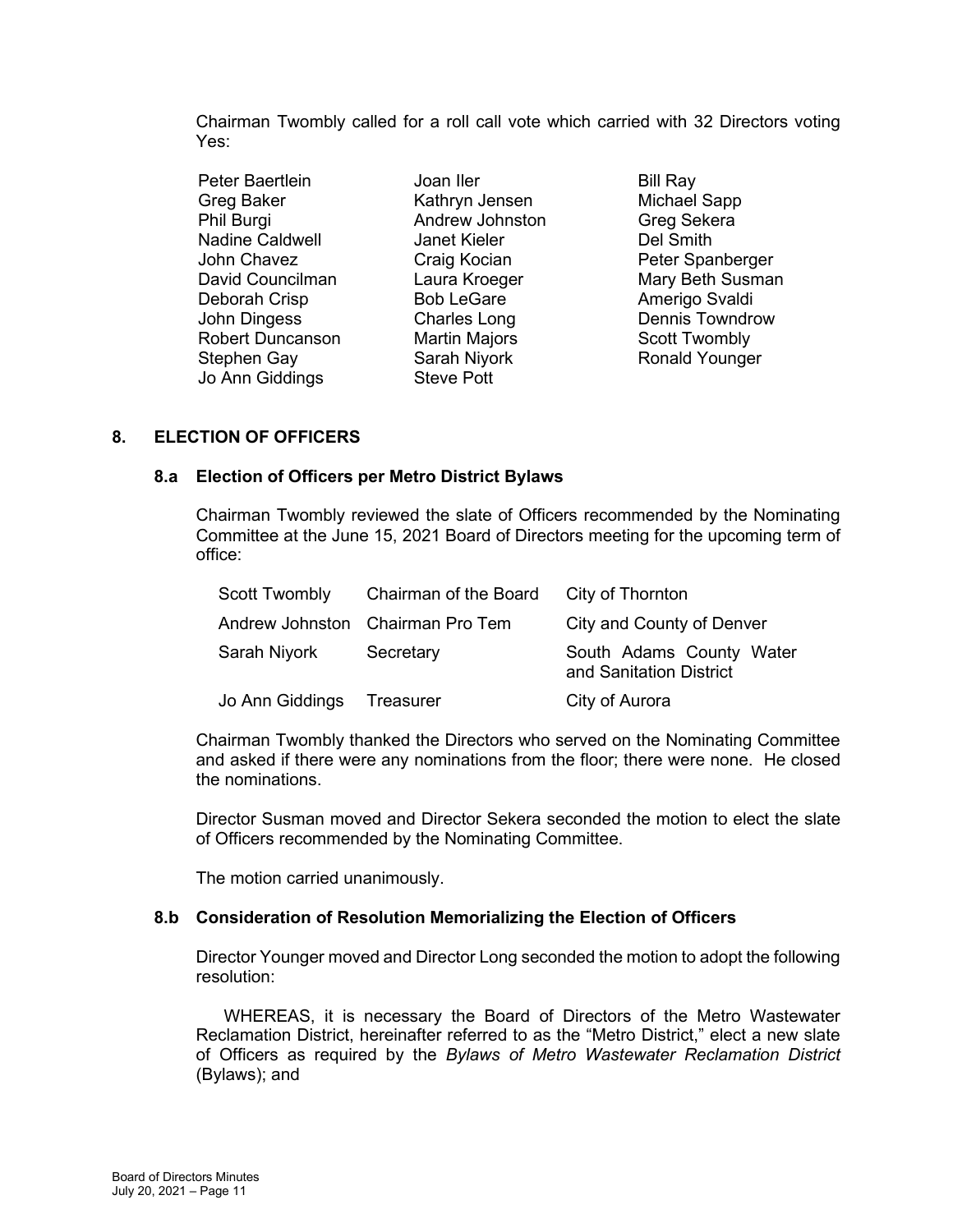WHEREAS, the Bylaws provide the Board of Directors elect new Officers annually during the regular meeting of the Board of Directors in the month of July; and

WHEREAS, the Board of Directors has held such election and wishes to memorialize by resolution the following Board Members have been elected as Officers for the 2021-2022 term:

| <b>Scott Twombly</b> | Chairman of the Board |
|----------------------|-----------------------|
| Andrew Johnston      | Chairman Pro Tem      |
| Sarah Niyork         | Secretary             |
| Jo Ann Giddings      | Treasurer;            |

NOW, THEREFORE, BE IT RESOLVED the slate of Officers elected by the Board of Directors of the Metro District be and hereby are memorialized by resolution.

The motion carried unanimously.

Chairman Twombly thanked the new officers for taking on these roles.

### **9. DIRECTOR RECOGNITION**

Chairman Twombly recognized Director Gay, who is retiring from the Metro District's Board of Directors after three years of service and Director Mikesell who is retiring from the Board after 13 years of service.

Director Gay encouraged the incoming, new Directors to embrace their experience, stating Metro District staff was highly proficient and a knowledgeable team.

Chairman Twombly remarked even though Director Gay has only been on the Board for three years, he has made a significant contribution, his dedication is appreciated, and was wished all the best.

District Manager Conway thanked Director Gay for his work on the Asset Management Plan, the value he brought to staff and the budget, and appreciated Director Gay's wealth of knowledge.

Chairman Twombly remarked on the numerous committees Director Mikesell had served, stating the Metro District has benefitted from his wisdom and experience, and how his contribution to the Board has been deeply valued.

Director Mikesell stated it was an absolute pleasure to serve on the Board and thanked his fellow Board members for the nice comments. He thanked Metro District staff, stating employees are by far one of the best utility staff in the country. Director Mikesell stated he enjoyed supporting some of the District's significant highlights, found serving on the Board very rewarding through the challenges, and developed great relationships. He thanked everyone for honoring him today.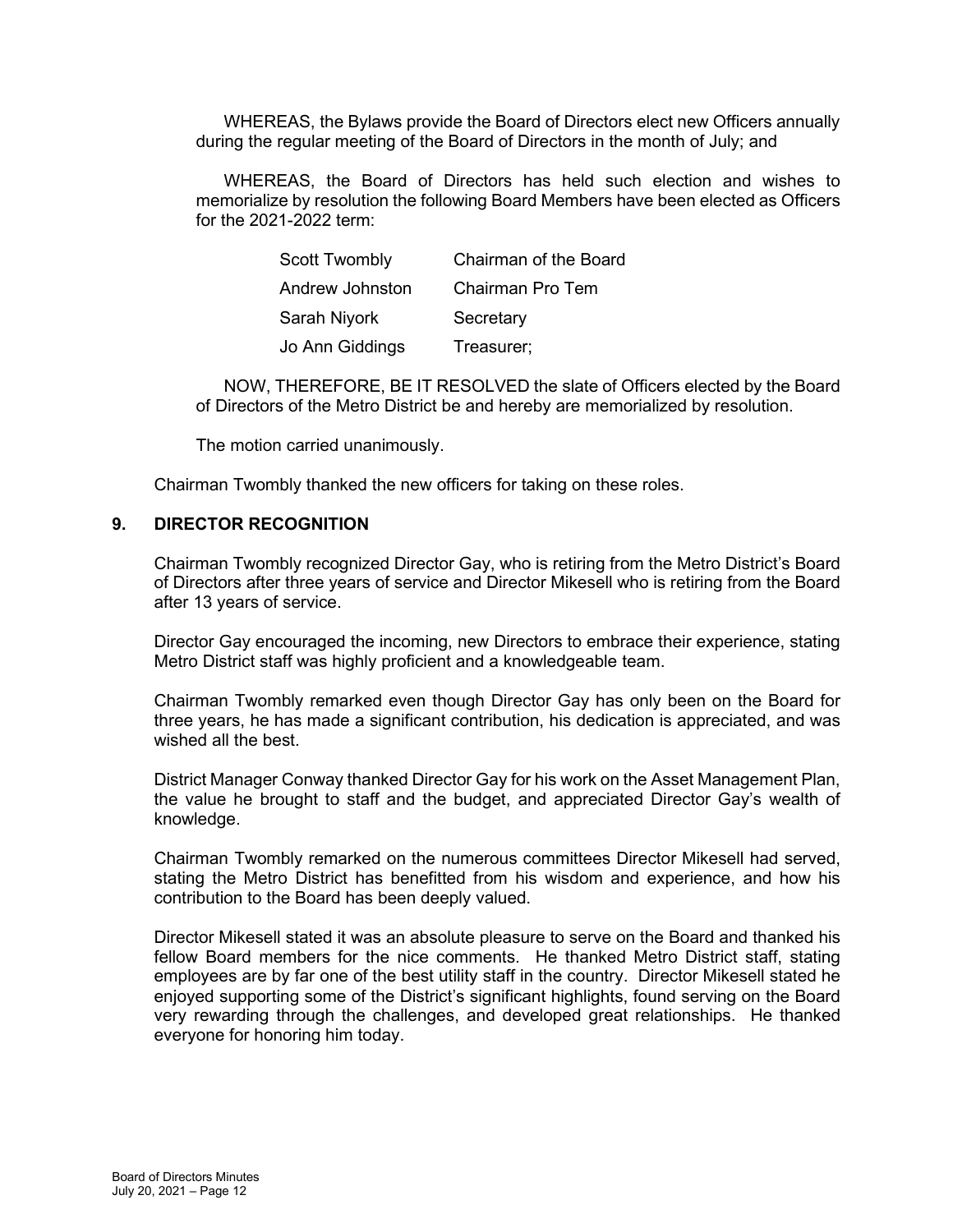Director Baertlein stated Director Mikesell was a terrific Board member, as Board Chairman he was eloquent and calm, and as a City of Aurora representative was fair and able to understand the issues important to the City and County Denver and the Metro District.

Director Long commented on Director Mikesell's calming effect during his role as Chairman, stated it was a pleasure working together, he enjoyed his leadership, and wished him the best in his retirement.

Director Caldwell admired Director Mikesell for the many hours he gave to the Board and his knowledge and wished him well in his retirement.

Director Burgi thanked Director Mikesell for his years of quality service to the Board and noted how everyone listened when he spoke and also wished him the very best in retirement, stating his input would be missed.

Director Kocian congratulated Director Mikesell on his retirement, remarking he was a terrific public servant and thanked him for supporting the other Board members.

Director Sapp remarked on Director Mikesell's positive influence on him as a new Director and wished him well on this next phase in life.

District Manager Conway remarked on Director Mikesell's contribution, achievement, and influence as Chairman for the Metro District Strategic Plan, his expertise in assisting in honing the peracetic acid plan, and how his input which varied from policy recommendations to technical issues has made the District a better place.

General Counsel Jackson stated Director Mikesell was admired by Metro District staff due to his belief in and connection with them; and, remarked it was a pleasure working with him and he will be missed.

Chairman Twombly remarked when he had a chance to become Chairman of the Board, he learned by watching former Chairman Baertlein, who watched and learned from former Chairman Mikesell when he was Chairman and stated his appreciation for being able to make better decisions as a result of Director Mikesell's advice and recommendations. Chairman Twombly wished him well in his retirement.

#### **10. INDIVIDUAL DIRECTOR COMMENTS**

Director Baertlein reminisced on the March 2020 Board meeting, noting how nice it was to see everyone back in-person, and applauded the great job done by staff during the pandemic.

District Manager Conway answered a question, stating the monthly updates on Suncor Energy U.S.A., Inc., in relation to the Metro District will continue and the Board will be informed if anything comes up in the interim.

Director Kieler emphasized gratitude for the essential workers, who needed to show up onsite during the pandemic when many workers had the luxury of working from home and who also faced the unknowns of having a new virus in the wastewater. She commended the Metro District on its safety program.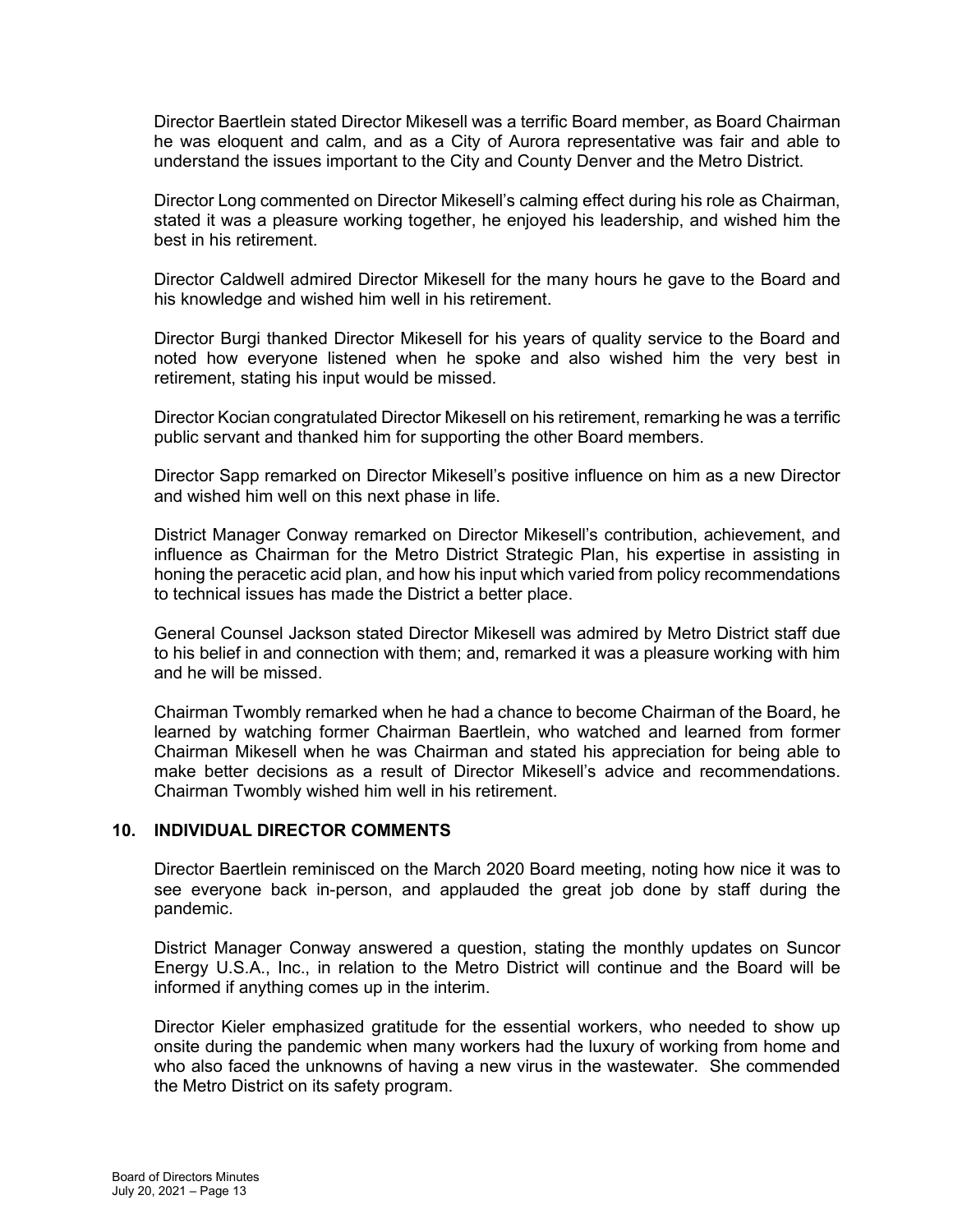Chairman Twombly welcomed the new Directors and stated he was looking forward to working with everyone. He also thanked staff for a job well done in managing the meetings for the Board during the pandemic.

# **11. OTHER INFORMATION**

There was none.

# **12. ADJOURNMENT**

Chairman Twombly adjourned the meeting at 6:13 p.m.

MC\rak\yjk